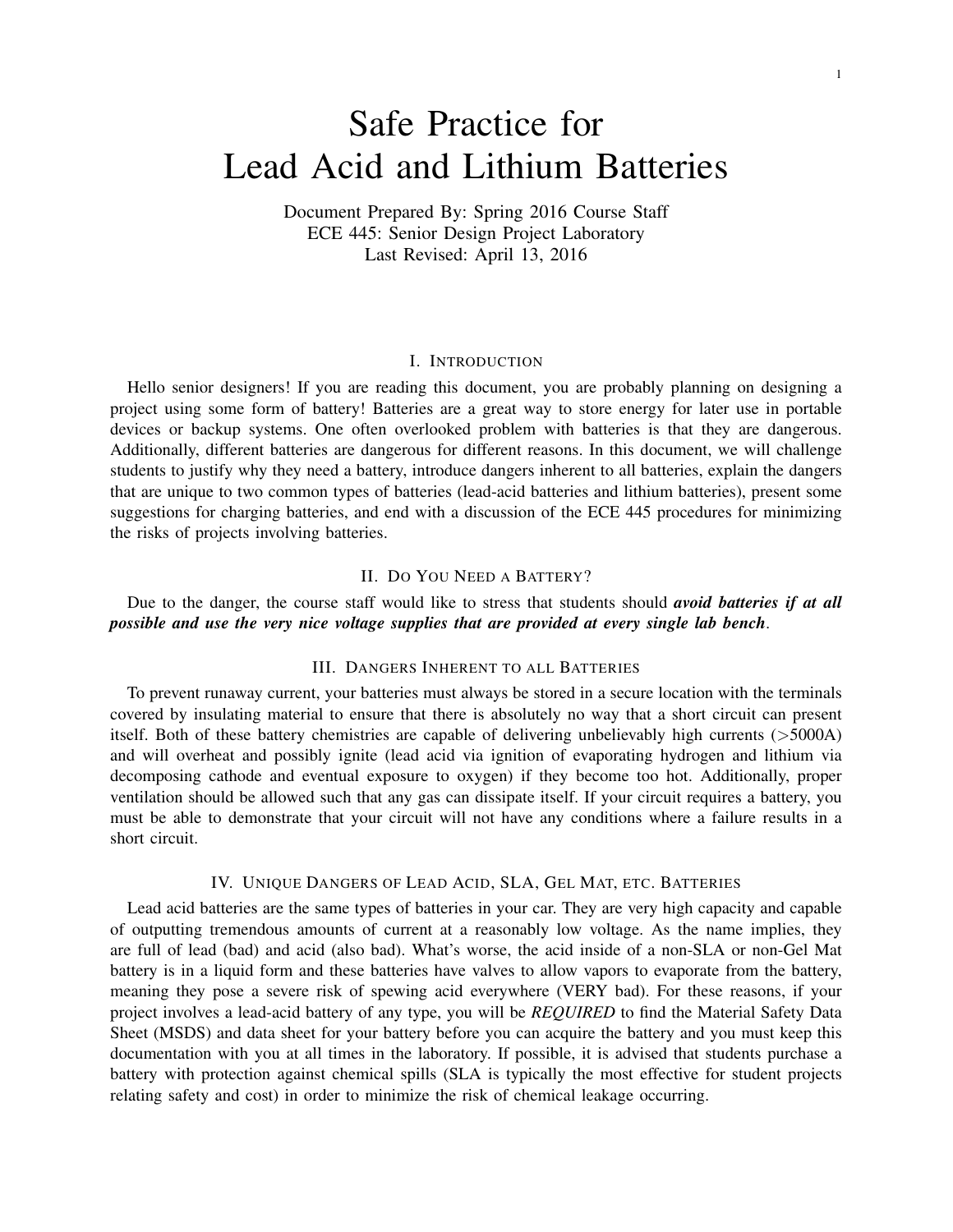#### V. UNIQUE DANGERS OF LITHIUM-ION, LITHIUM IRON PHOSPHATE, ETC. BATTERIES

Lithium batteries are the type of batteries found in your mobile phones and laptops. They are generally smaller and lighter than comparable capacity lead acid batteries, but they are also *[substantially more](https://www.youtube.com/watch?v=HCGtRgBUHX8) [flammable](https://www.youtube.com/watch?v=HCGtRgBUHX8)*. Unlike the lead acid battery where cell damage typically translates to reduced capacity, cell damage in a lithium battery translates to *a particularly nasty chemical fire*. Lithium Iron Phosphate batteries tend to be somewhat more fire resistant on account of different cathode material; however, they are still extremely flammable. For this reason, if you elect to use a lithium battery in any capacity, you will be required to complete additional fire safety and fire extinguisher training before proceeding with the course. Additionally, you will be required to incorporate some circuit to prevent your battery cell voltage from decaying below 3.0  $\frac{V}{cell}$  (2.5  $\frac{V}{cell}$  for  $LiFePO_4$ ) or exceeding 4.2  $\frac{V}{cell}$  (3.65  $\frac{V}{cell}$  for  $LiFePO_4$ ). Any charge or discharge tests must be performed while the battery is inside of one of the specially design lithium safety bags and any protection or charging circuits must be approved by your TA AND one of the power-centric TAs before they are so much as tested on a breadboard. These procedures are in place in order to protect you, others, and the brand new ECEB from being reduced to a smoldering pile of ashes. *IF YOUR BATTERY BEGINS TO SWELL, FEEL HOT OR MAKE FUNNY NOISES: disconnect the battery IMMEDIATELY and place it in a battery bag FAR AWAY FROM FLAMMABLE STUFF. You should then report the issue to your TA and a power-centric TA IMMEDIATELY either in person or via a phone CALL to dispose of the battery as soon as possible.*

#### *Swollen Battery = Time Bomb*

There are several ways to damage a lithium cell. They include:

- Over charge
- Over discharge
- Over current (charge or discharge)
- Excessive heat
- Internal or external short circuit
- Mechanical abuse

Always check the battery specifications before purchasing or using them!

- To minimize the risk associated with lithium batteries, the following precautions should be followed:
	- Written work instructions and checklists should be generated for testing procedures
	- Remove jewelry that may accidentally short circuit the terminals
	- All dented batteries should be disposed of immediately (Contact your TA AND Casey Smith (217)- 300-3722; cjsmith0@illinois.edu))
	- Cover all metal work surfaces with insulating material
	- Batteries should be transported in non-conductive carrying trays
	- Always ensure the the open circuit voltage is within the acceptable range for your battery

#### VI. CHARGING LEAD-ACID CHEMISTRY BATTERIES

Charging a lead-acid battery is a non-trivial task. The course staff strongly suggest that if you must build a charger, you use some kind of integrated circuit (IC) solution. Additionally, you must familiarize yourself with the battery's charge characteristic and maximum charging current. Lead-acid batteries are inherently safer than lithium chemistry batteries. While an overcharge or overdischarge will cause extreme damage to your battery, the damage will be limited to internal calcification of the plates, reducing your capacity to a fraction of what it originally was. For this reason, *the course staff strongly suggests that you use a lead-acid type battery if your project requires a battery and is not weight or size sensitive*.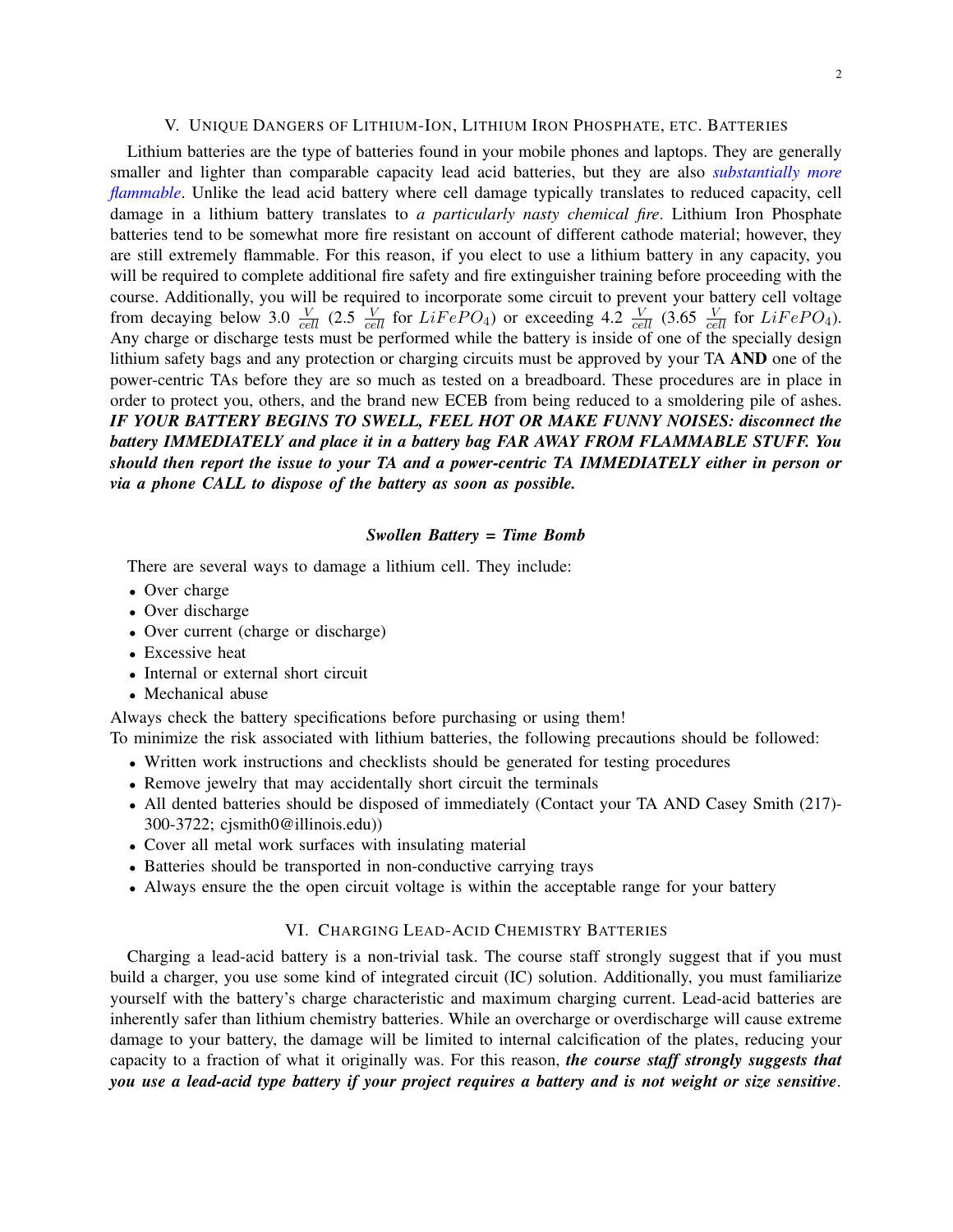

Fig. 1: The Generic Charging Characteristic of a Lead Acid Battery. [Source.](http://batteryuniversity.com/learn/article/charging_the_lead_acid_battery)



Fig. 2: The Generic Charging Characteristic of a Lithium Battery. [Source.](http://batteryuniversity.com/learn/article/charging_lithium_ion_batteries)

# VII. CHARGING LITHIUM BATTERIES

Charging a lithium battery is also a non-trivial task. The course staff continue to strongly suggest that if you must build a charger, you use some kind of IC solution. You must also familiarize yourself with the charge characteristic and maximum charge current. *Any circuitry you design that involves a lithium battery must be approved by your TA AND one of the power-centric TAs before they are so much as tested on a breadboard.* As an addition, it is important to note that batteries, which we can model as ideal voltage sources, charge with ideal current sources. Having an ideal current source and voltage source in parallel with the load is fine! Problems arise if we instead have two voltage sources in parallel. Any mismatch in the voltage will break KVL, which leads to a sudden rush of current from one source to the other in order to try and balance the voltages. This is a very unstable and hazardous methodology, therefore we always charge our batteries with current driving sources.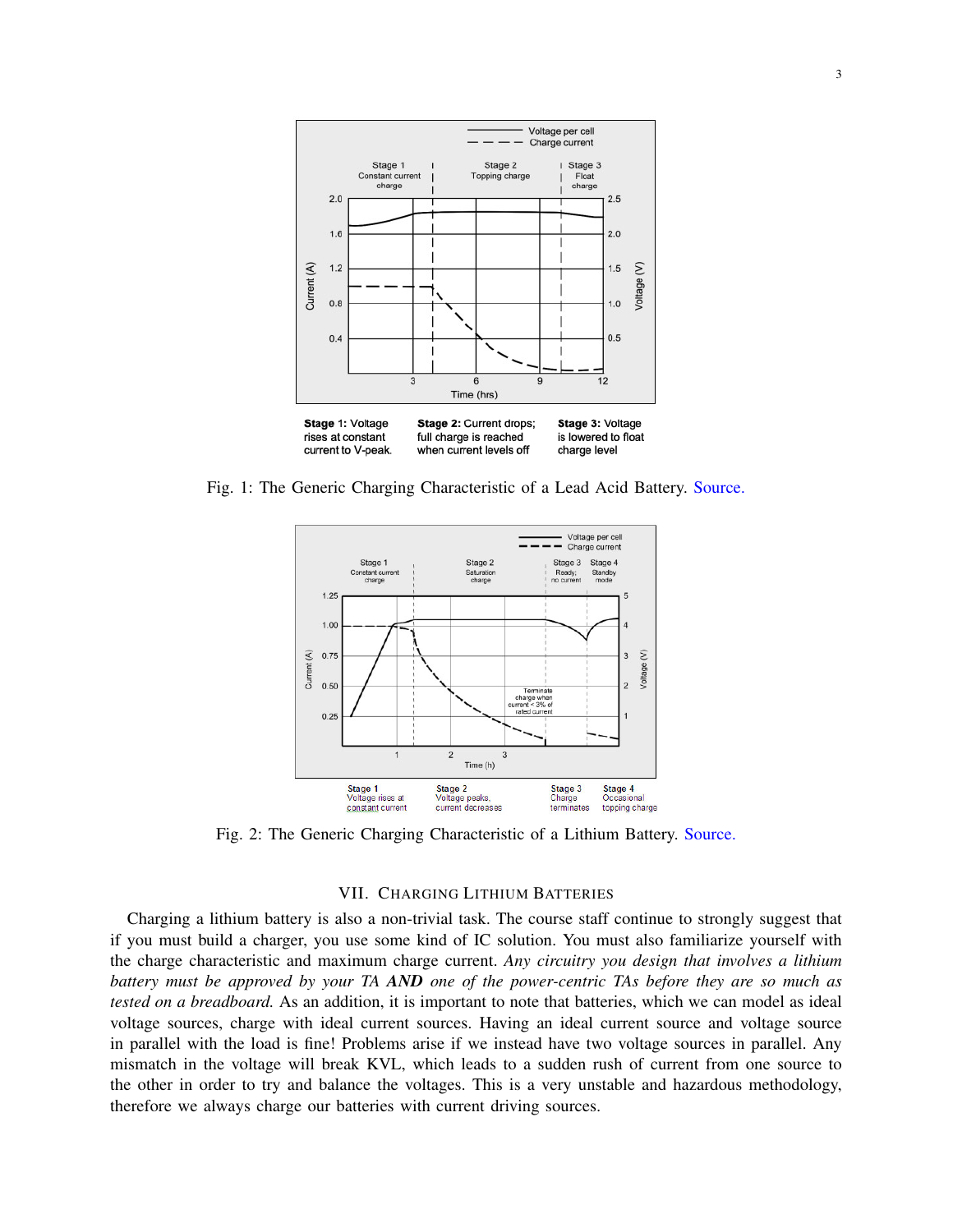

Fig. 3: Top: the proper way to think of charing your battery. Below: a risky way to do so.

## VIII. CHARGING SUGGESTIONS AND TESTING REQUIREMENTS

If possible, we strongly suggest purchasing and incorporating a fully featured charging suite if your project requires batteries. Those must meet rigorous safety standards in order to be sold in the USA. If this is not possible for any reason (your project is cost sensitive because it is for the developing world, you are using solar panels to charge a battery, etc.), we strongly suggest using an integrated circuit solution. As a last resort, you may attempt to design your own charging circuit. Regardless of the route you choose to take, due to the inherent danger of charging these batteries, everything must be approved by your TA and one of the power-centric TAs before you even bring your design to the breadboard. Once your charging design has been approved, its functionality must be validated to your TA in a demonstration before the battery is connected to the system. Initial testing of the charging circuit with the battery connected should be done in the senior design lab with a TA present and proper protective and emergency equipment easily accessible.

TABLE I: A Short Table of Suggested Charging ICs. (Google is Your Friend)

| <b>Chemistry</b> | <b>Suggestions</b>                     |  |  |
|------------------|----------------------------------------|--|--|
| 1S-2S Lithium    | MAX1551/5, LM317 (see datasheet)       |  |  |
| 3S+ Lithium      | LT1505, LT1512, LM317 (see datasheet)  |  |  |
| Lead Acid        | LM317 (see datasheet), LTC4020, LT3652 |  |  |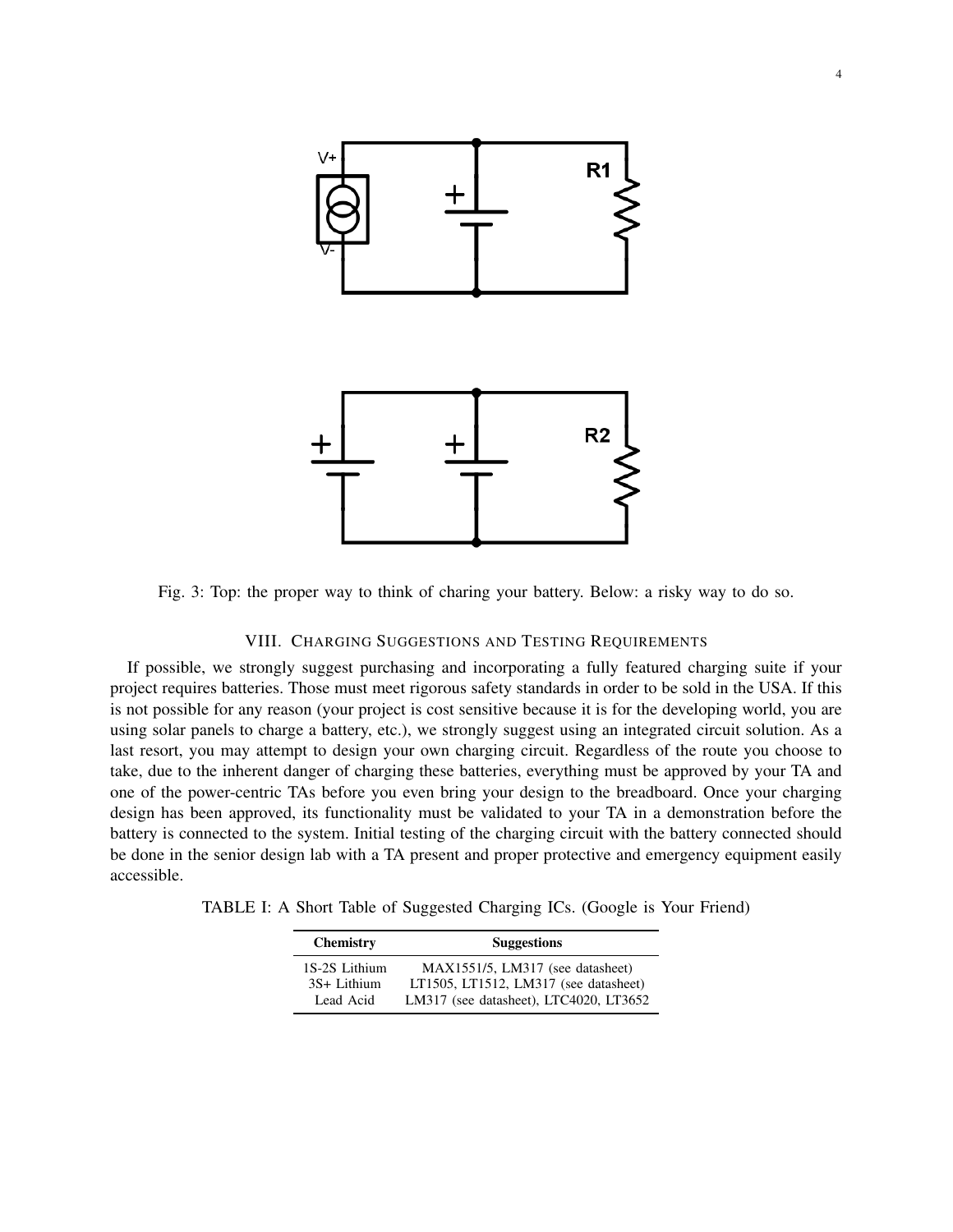# IX. ECE 445 PROCEDURES

- 1) Justify to the course staff that your project requires a battery.
- 2) Determine the appropriate chemistry for your project. Spill-resistant lead acid is vastly preferred.
- 3) Obtain safety documents:
	- a) If you are using a lead-acid battery: obtain the MSDS and battery data sheet.
	- b) If you are using a lithium battery: obtain additional fire safety and fire extinguisher training
- <span id="page-4-0"></span>4) In this order:
	- a) If your project allows for it: search for a commercially available charger.
	- b) Search for ICs that will perform the entire charge algorithm for you.
	- c) AS A LAST RESORT: Design your own charging circuit.
- 5) Simulate your circuit in SPICE, even if you plan to use a charging IC.
- 6) Have your TA and a power-centric TA review and approve your design.
- 7) Build your design on a breadboard and validate functionality to your TA before attaching a battery.
- 8) If using a lithium battery, place it in one of the lithium battery bags whenever charging or discharging the battery.
- 9) To be done only in the senior design lab with a TA present and with protective and emergency equipment easily accessible: connect a battery to your circuit.
- 10) If your circuit behaves correctly, congratulations! You are done. If not, close is NOT close enough and you will have to return to Step [4.](#page-4-0)

If a problem occurs in your circuit:

- 1) Shut off power
- 2) Locate problem before power is restored
- 3) If circuit breaker is tripped, report to ece-eshop-repairs@illinois.edu to reset
- 4) If help is needed, contact Casey Smith ((217)-300-3722; cjsmith0@illinois.edu) or the electronics shop for assistance
- 5) If the situation is an emergency, call 911

## *A. Emergency Procedures*

- If a lead acid battery spills: use the Battery Acid Spill Kit located in the back of the lab to clean the spill. Contact Casey Smith and your TA immediately.
- If a lithium battery explodes, call 911 and evacuate the area.
- If a lithium battery ignites, call 911 and extinguish it with either of the fire extinguishers located in the lab. They are both rated to extinguish electrical fires and should be at your bench whenever you are actively working with your batteries. Contact Casey Smith and your TA immediately.
- If a lithium battery swells, feels hot to the touch, or makes funny noises but does not ignite, keep the battery in the bag and contact Casey Smith and your TA immediately. The battery cannot be left unattended until it has been properly disposed of.